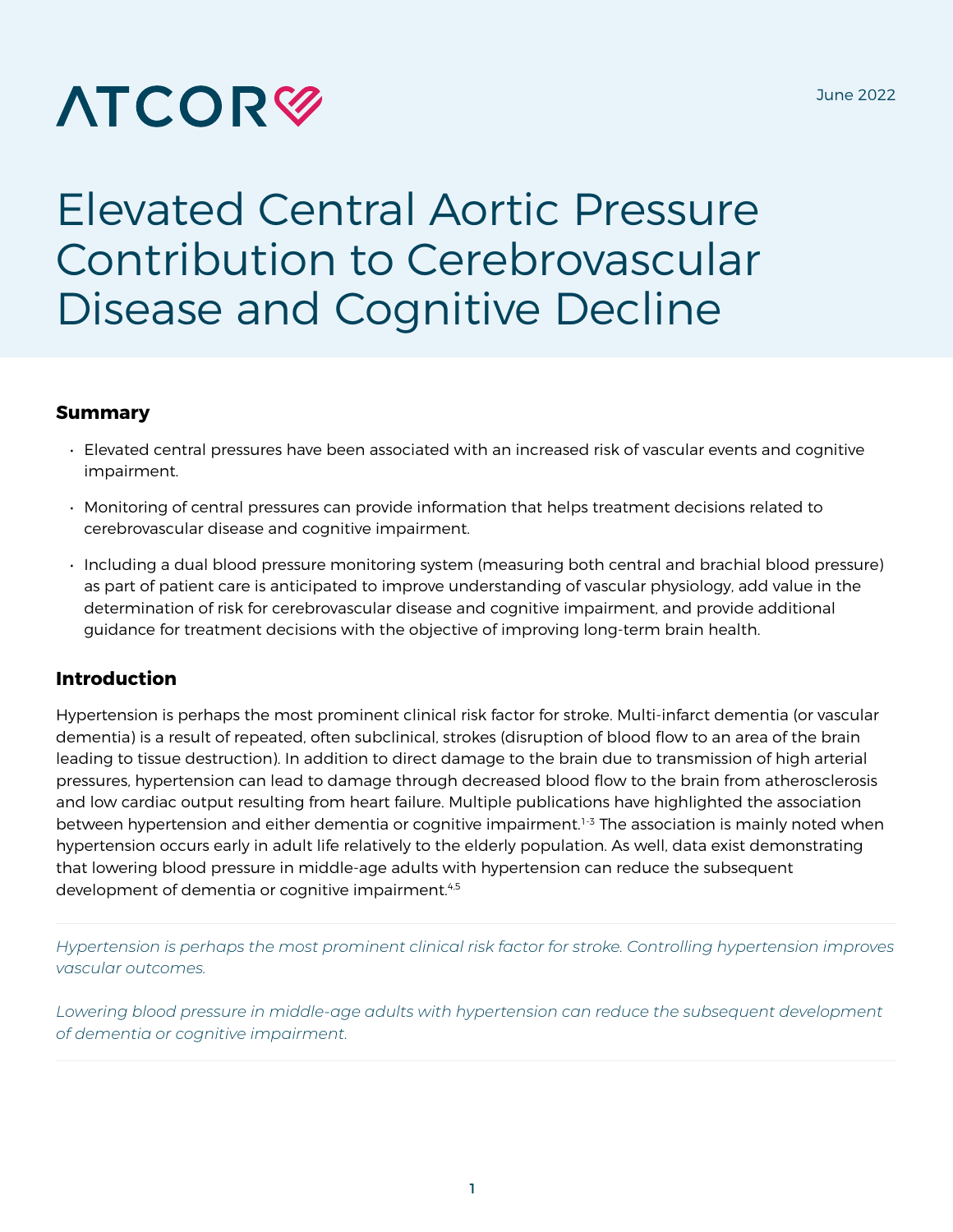#### **Structural Changes to the Brain and Elevated Central Blood Pressure**

Radiographic evaluation of the brain through magnetic resonance imaging (MRI) can identify brain abnormalities that may be present even in the absence of overt focal neurologic signs and symptoms. Specifically, white matter hyperintensities (abnormalities in the brain that show up as areas of increased brightness on MRI) and silent strokes (also referred to as silent brain infarcts) on MRI have been associated with cognitive impairment, dementia, depression, and an increased risk of stroke.<sup>6,7</sup> Hypertension has consistently been documented as a risk factor for both white matter hyperintensities and silent brain infarcts.6 Central pressures represent the direct pressures that are transmitted to the brain and monitoring of central pressures provides additional risk data. The risk of vascular events is associated with elevated central pressures and the risks are at least as high, and in some studies, higher than that associated with brachial pressures.

#### *The risk of vascular events is associated with elevated central pressures.*

In a population based study of elderly subjects, approximately 11% had silent brain infarcts on MRI.<sup>8</sup> The presence of silent brain infarcts more than doubles the risk of future strokes and the development of dementia.8,9 Studies that have identified a relationship between the severity of white matter hyperintensities and dementia, include the Cardiovascular Health Cognitive Study (significant risk for dementia and Alzheimer's disease), the Rotterdam Scan Study (dementia), Osaki-Tajiri Project (vascular dementia), and the Framingham Offspring Study (dementia).<sup>10-13</sup>

A study of 993 subjects older than 55 years sought to determine the associations of central and brachial blood pressure and subclinical (i.e., silent) cerebrovascular disease.14 Brachial and central pulse pressure were independently associated with silent brain infarctions. Central systolic BP and central pulse pressure were associated with increased white matter hyperintensities, even after adjustment for brachial BP. Both brachial and central pulse pressure were independently associated with silent brain infarction. The investigators concluded that higher central systolic BP and central pulse pressure, but not brachial BP, were significantly associated with silent cerebrovascular disease.14

#### *A study of 993 older subjects documented that higher central systolic BP and central pulse pressure, but not brachial BP, were significantly associated with silent cerebrovascular disease.14*

Two additional studies corroborate the value of measuring central pressures for assessment of risk of cognitive impairment. Chetouina and colleagues performed brain imaging studies in 60 older patients (mean age 75 + 5 years) with cognitive decline.15 White matter abnormalities consistent with Alzheimer's Disease had higher correlations with central aortic systolic pressures compared to brachial systolic blood pressures.

Barnes et al investigated the relationship of aortic hemodynamics WMH in postmenopausal women (n=53) as hormonal shifts at menopause alter vascular function, which can increase the risk for both hypertension and WMH.<sup>16</sup> WMH as a fraction of total white matter volume was positively associated with aortic systolic BP (regression coefficient = 0.018; p = 0.046) and with AIx (regression coefficient = 0.025; p = 0.04). Brachial systolic BP was also associated with WMH fraction (regression coefficient = 0.018; p = 0.07). The % change in WMH fraction for a 1-unit increase in each variable was highest for AIx (aortic systolic BP = 1.8, brachial systolic BP = 1.8, AIx = 2.5). These investigators concluded that that "assessing aortic hemodynamics may identify individuals at risk for accelerated development of WMH and guide early treatment to reduce WMH burden and cognitive impairment in the future."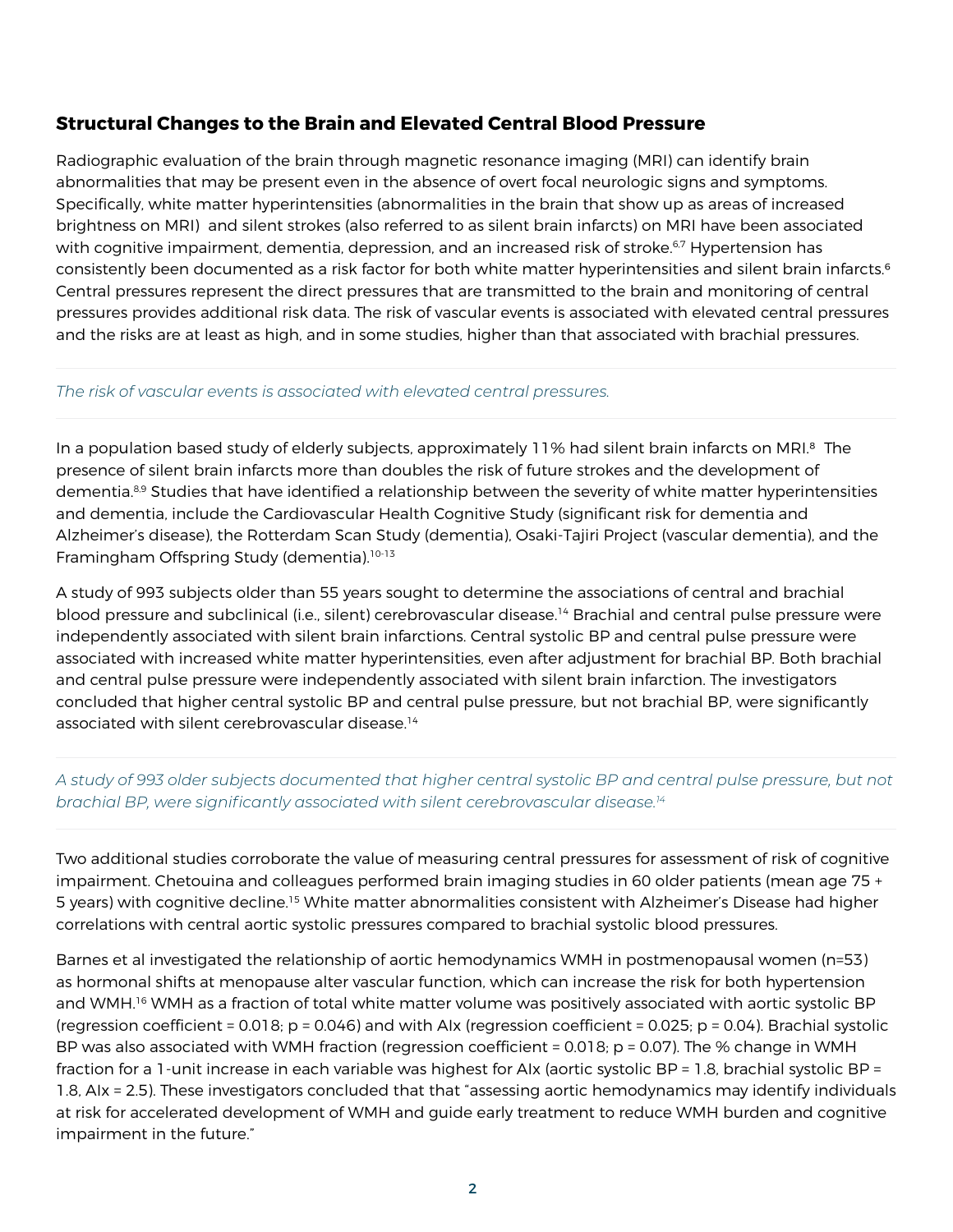The aforementioned published reports highlight the value of monitoring central pressure variables to determine risk of cerebrovascular disease.

# **Clinical Brain Consequences Associated with Elevated Central Blood Pressure**

Elevation of central blood pressure has clinical consequences in terms of cognition. A cross-sectional study of 50 patients was performed to evaluate the association between central blood pressure variables and mild cognitive impairment in subjects over 50 years of age.<sup>17</sup> Mild cognitive impairment was assessed using the Montreal Cognitive Assessment instrument and by the European Consortium Criteria. In total, 67% had hypertension and 52% were diagnosed as having mild cognitive impairment. No significant association was found between any of the measured blood pressure variables and global cognition. Significant associations were noted between augmentation index and a test of cognition (abnormal clock-drawing and language) and between pulse pressure amplification and language; however, no associations were present based on brachial pressures. Although the number of subjects in the study was small, the study documented that central blood pressure markers were associated with tests indicative of cognitive impairment.

#### *In a clinical study, central blood pressure markers were associated with tests indicative of cognitive impairment.*

Another area not readily acknowledged is repeated episodes of decreased blood flow (hypoperfusion) from relative low blood pressure (hypotension) due to medication overtreatment of hypertension. Indeed, authors have described a bimodal distribution of vascular events including effects on the brain, heart, kidneys and survival whereby high blood pressure and low blood pressure substantially increase risk of adverse outcomes.18-20 Therefore, while treatment of hypertension is clearly warranted, careful and prudent treatment to ensure that adverse effects do not have long-term consequences is also necessary.

#### *Monitoring of central pressures can provide information that helps treatment decisions.*

Pase and colleagues sought to determine the association between central blood pressure and cognitive function in independently living adults aged 20 to 82 years ( $n = 493$ ).<sup>21</sup> In adjusted regression models, higher central systolic pressure and higher central pulse pressure were each associated with poorer processing speed, Stroop processing, and recognition memory. Stroop processing assesses the reaction time between congruent and incongruent stimuli. The Stroop effect is a phenomenon that occurs when you must say the color of a word but not the name of the word. For example, blue might be printed in red, and you must say the color rather than the word. Higher brachial systolic pressure and brachial pulse pressure were associated with poorer Stroop processing but was not associated with poorer outcomes for processing speed and recognition memory. Based on the results, central pressures were sensitive indicators of cognitive aging, predicting aspects of cognitive performance not predicted by brachial blood pressure.

Cognitive impairment commonly occurs in hemodialysis patients, with vascular disease potentially implicated in its pathogenesis. Kim et al reported the results from 585 adult patients starting hemodialysis who were evaluated with a series of cognitive tests (Trail making test A (TMTA), Trail making test B (TMTB), and the modified Mini-Mental State Exam (3MS)) and non-invasive measurement of central aortic pressures.22 Of the total, 157 patients remained on hemodialysis and have baseline and 1 year test results. Mean baseline age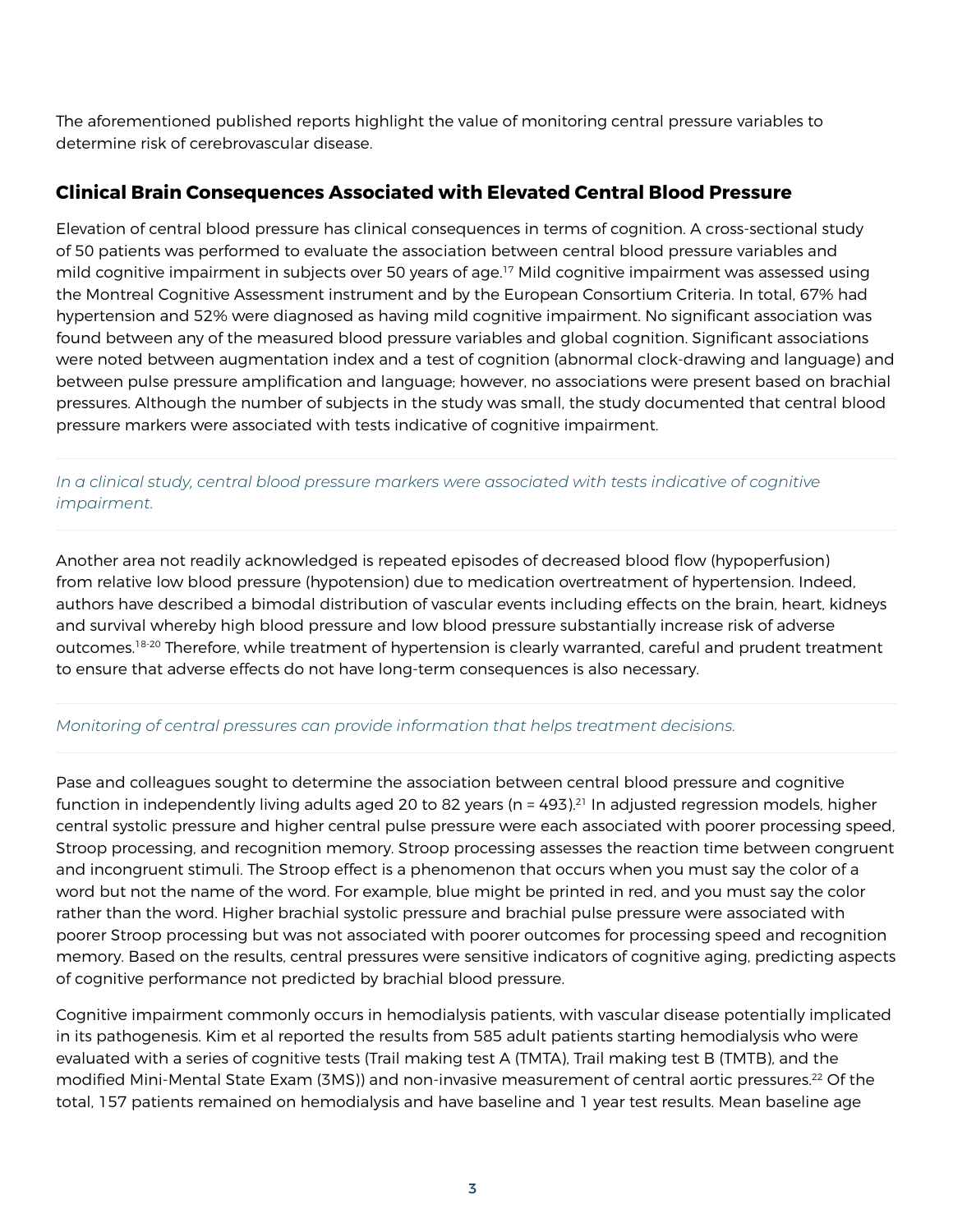was 55 ± 13 years, 58% were male, 72% were African American, 35% had coronary artery disease, 55% had diabetes, and 10% had cognitive impairment. At 1 year, unadjusted and adjusted analyses (systolic BP was included in the model) revealed every 10% increase in AIx and 10 mm Hg increase in central pulse pressure (cPP) were associated with longer TMTB and global cognitive impairment. The authors proposed that higher AIx and cPP might contribute to declining cognitive function in patients starting hemodialysis.

In an editorial regarding assessment of hypertension related brain insults using central pulse pressure, King highlighted that study results<sup>23</sup> suggest that central BP monitoring in addition to traditional cuff peripheral BP can provide a more accurate marker of risk for cerebral microvascular disease.<sup>16</sup> He also noted that the American Heart Association has recommended identifying and reducing vascular risk factors such as hypertension as a means to mitigate the risk for development of dementia and cognitive impairment.

# **Using Central Blood Pressure Monitoring to Improve Management of Hypertension**

Hypertension management through the addition of non-invasive measurements of central aortic pressures has the potential to improve care through: (a) refining requirements for BP monitoring, (b) decreasing overtreatment, (c) early identification for earlier or more aggressive treatment, and (d) decreasing the overall cost of care (e.g., use of tools such as ambulatory blood pressure monitoring (ABPM), drug costs).

Identifying the requirements and amount of medication is critical to controlling gestational hypertension.

The following table provides examples where central aortic blood pressure monitoring may positively impact the treatment of gestational hypertension:

| <b>CLINICAL USE</b>                                                                                                | <b>BRACHIAL BP</b>                                                             | <b>CENTRAL BP</b>                  |
|--------------------------------------------------------------------------------------------------------------------|--------------------------------------------------------------------------------|------------------------------------|
| Confirming hypertension (drug<br>prescription is optimized)                                                        | <b>Flevated</b>                                                                | Elevated                           |
| Suspicion of white coat<br>hypertension                                                                            | <b>Flevated</b>                                                                | Normal or Low                      |
| Avoidance of increased drug<br>prescription                                                                        | Borderline high                                                                | Normal or Low                      |
| Consideration of reducing drug<br>prescription (patients receiving<br>at least one anti-hypertensive<br>medication | Normal (particularly when there<br>is suspected medication adverse<br>effects) | Low (or extended period of normal) |

**Table 1**: Examples of clinical utility of measuring both brachial and central aortic blood pressure.

# **Optimizing Brain Health**

The focus of medical publications including the above brief review is directed to disease (e.g., cerebrovascular disease, dementia). Although in many respects the objectives are the same, health care professionals and the population at large should provide time towards the concept of health or maintaining health. For the brain, one can refer to brain health. The Centers for Disease Control and Prevention (CDC) define a healthy brain as "one that can perform all the mental processes of cognition, including the ability to learn new things, intuition, judgement, language, and remembering."20 The American Heart Association/American Stroke Association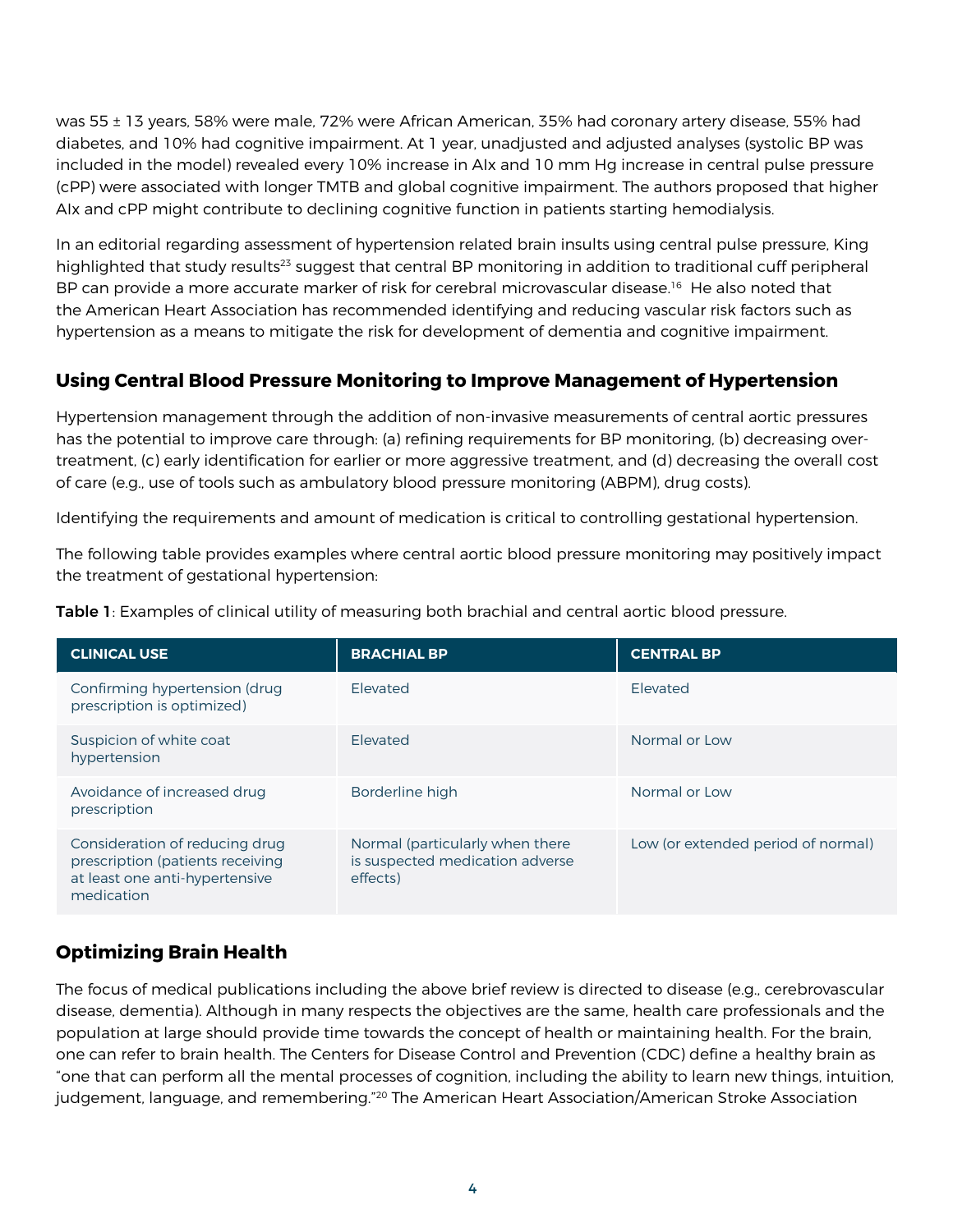(AHA/ASA) reported brain health as "average performance levels among all people at that age who are free of known brain or other organ system diseases in terms of decline from function levels, or as adequacy to perform all activities that the individual wishes to undertake.<sup>24</sup>

*The Centers for Disease Control and Prevention (CDC) define a healthy brain as "one that can perform all the mental processes of cognition, including the ability to learn new things, intuition, judgement, language, and remembering."20*

*The AHA/ASA Presidential Advisory recommended metrics to define optimal brain health, which include hypertension.*

The AHA/ASA Presidential Advisory recommended metrics to define optimal brain health based on "factors that could be measured, monitored and modified". The factors were non-smoking, physical activity, healthy diet, appropriate body mass index, blood pressure, total cholesterol, and blood glucose to maintain optimal brain health.25 It is inherent within the recommendations that prevention and monitoring is key to maintaining brain health. While the Presidential Advisory referred to a brachial blood pressure target, sufficient data has been published that indicate monitoring of brachial BP alone is likely suboptimal for controlling the vascular effects of elevated blood pressure on brain health. The SphygmoCor XCEL system provides both brachial BP as well as central BP variables such as aortic systolic pressure, aortic diastolic pressure, pulse pressures and augmentation index. Including a dual blood pressure monitoring system as part of patient care is anticipated to improve understanding of vascular physiology, determination of risk to a healthy brain and provide additional guidance for treatment decisions with the objective of improving brain health.

## **Conclusion**

Measuring central blood pressure provides clinicians and patients additional information about the possibility of experiencing end organ damage, cerebrovascular disease, cognitive impairment, and other complications associated with high blood pressure that will increase the possibility of interventions (lifestyle and medical) that improve health, including brain health.

#### **Key Take-Away Messages:**

- Hypertension is perhaps the most prominent clinical risk factor for stroke. Controlling hypertension improves vascular outcomes.
- Lowering blood pressure in middle-age adults with hypertension can reduce the subsequent development of dementia or cognitive impairment.
- Elevated central pressures have been associated with an increased risk of vascular events and cognitive impairment.
- Monitoring of central pressures can provide information that helps treatment decisions.
- The SphygmoCor XCEL system is a dual arterial pressure monitoring medical device consisting of brachial blood pressure and central aortic pressures, which can be obtained in the clinic in the same visit. The SphygmoCor XCEL is the only FDA cleared medical device for non-invasive central arterial pressure waveform analysis for all adults.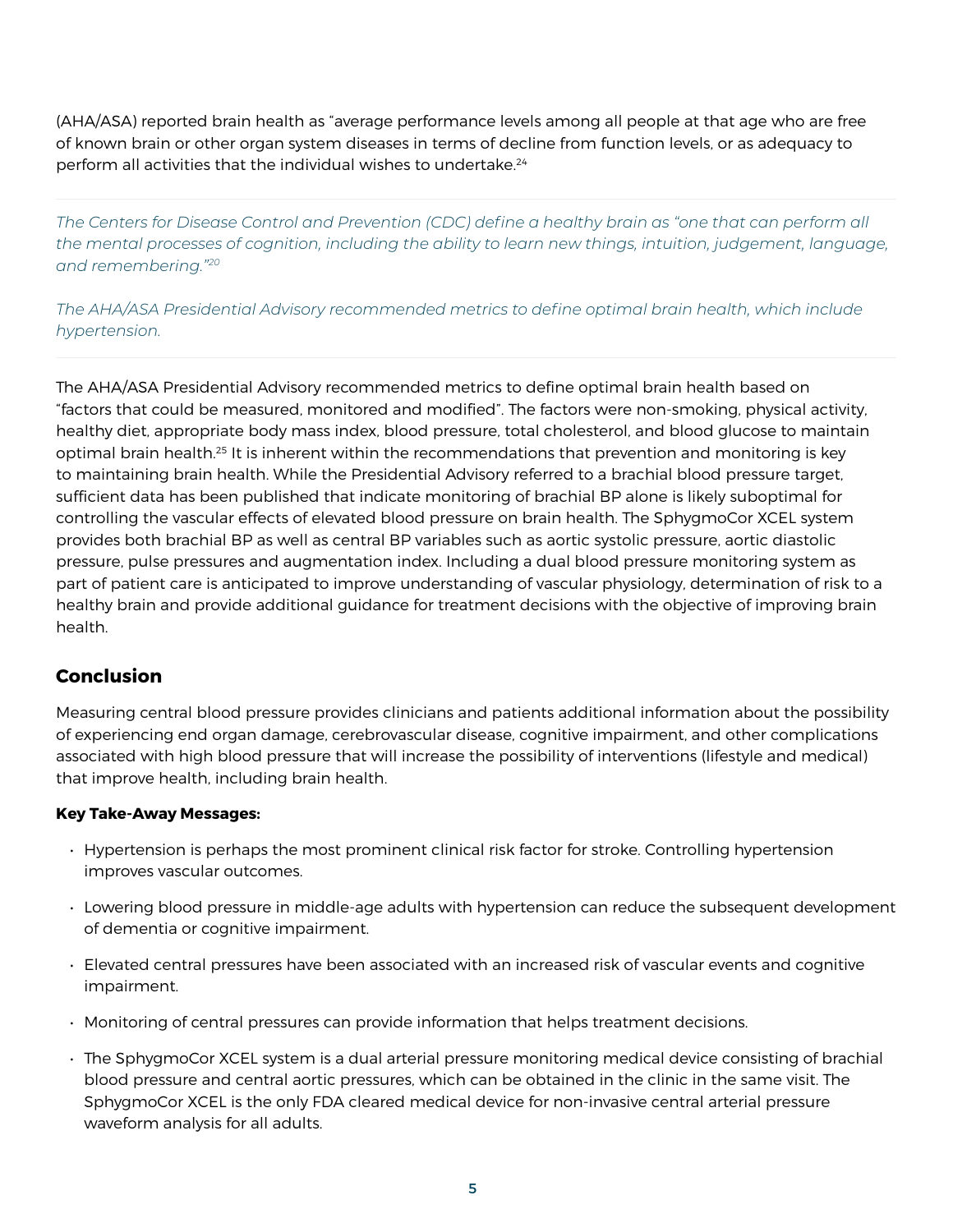Including a dual arterial blood pressure monitoring system as part of patient care is anticipated to improve understanding of vascular physiology, determination of risk to a healthy brain and provide additional guidance for treatment decisions with the objective of improving brain health.

#### **References**

- 1. Goldstein FC, Levey AI, Steenland NK. High blood pressure and cognitive decline in mild cognitive impairment. J Am Geriatr Soc. 2013;61:67–73.
- 2. Kophler S, Baars MA, Spauwen P, Schlevink S, Verhey FR, Van Boxtel MJ. Temporal evolution of cognitive changes in incident hypertension: Prospective cohort study across adult age span. Hypertension. 2014;63:245–51.
- 3. Gottlesman RF, Schneider AL, Albert M, Alonso A, Bandeen- Roche K, Coker L, et al. Midlife hypertension and 20- year cognitive change: The Atherosclerosis in Communities neurocognitive study. AMA Neurol. 2014; 71:1218–27.
- 4. Launer LJ, Hughes T, Yu B, Masaki K, Petrovitch H, Ross GW, et al. Lowering midlife levels of systolic blood pressure as a public health strategy to reduce late-life dementia: Perspective from the Honolulu Heart Program/Honolulu Asia Aging study. Hypertension. 2010;55:1352–9.
- 5. Gorelik PB. Blood pressure and the prevention of cognitive impairment. JAMA Neurol. 2014;71:1211–3.
- 6. Smith EE, Saposnik G, Biessels GJ, Douhal FN, Fornate M, et al. Prevention of stroke inpatients with silent cerebrovascular disease: a scientific statement for healthcare professionals from the American Heart Association. Stroke 2017;48:e44-e71.
- 7. Wright CB et al. Subclinical cerebrovascular disease increases the risk of incident stroke and mortality: the Northern Manhattan Study. Journal of the American Heart Association 2017 Aug 28; 6(9)
- 8. Vermeer SE et al. Silent brain infarcts: a systematic review. Lancet Neurology 2007 Jul; 6(7): 611-19
- 9. Gupta A et al. Silent brain infarction and risk of future stroke: a systematic review and meta-analysis. Stroke 2016 Mar; 47(3): 719-25
- 10. Kuller LH et al. Risk factors for dementia in the cardiovascular health cognition study. Neuroepidemiology 2003; 22:13-22
- 11. Prins ND et al. Cerebral white matter lesions and the risk of dementia. Archives of Neurology 2004; 61:1531-34
- 12. Meguro K et al. Incidence of dementia and associated risk factors in Japan: The Osaki-Tajiri Project. Journal of Neurological Science 2007; 260:175- 82
- 13. Debette S et al. Association of MRI markers of vascular brain injury with incident stroke, mild cognitive impairment, dementia, and mortality: the Framingham Offspring Study. Stroke 2010; 41:600-6
- 14. Matsumoto K et al. Association between central blood pressure and subclinical cerebrovascular disease in older adults. Hypertension 2020 Feb; 75(2): 580-87
- 15. Chetouani A., Chawki M.B., Hossu G., Kearney-Schwartz A., Chauveau-Beuret F., Bracard S., Roch V., Lebon V., Marie P.-Y., Benetos A., Joly L., Verger A. Cross-sectional variations of white and grey matter in older hypertensive patients with subjective memory complaints. Nueroimage: Clinical 2018;17:804-10.
- 16. Barnes J.N., Harvey R.E., Zuk S.M., Lundt E.S., Lesnick T.G., Gunter J.L., Senjem M.L., Shuster L.T., Miller V.M., Jack C.R., Jr., Joyner M.J., Kantarci K. Aortic hemodynamics and white matter hyperintensities in normotensive postmenopausal women. J Neurol 2017;264:938-45.
- 17. Suleman R, Padwal R, Hamilton P, Senthilselvan A, Alagiakrishnan K. Association between central blood pressure, arterial stiffness, and mild cognitive impairment. Clin Hypertension 2017;23:2 doi 10.1186/s40885-016-0058-5
- 18. Bangalore S, Messerli FH, Wun CC, et al. J-curve revisited: An analysis of blood pressure and cardiovascular events in the Treating to New Targets (TNT) Trial. Eur Heart J. 2010; 31(23): 2897–2908.
- 19. Kovesdy CP, Bleyer AJ, Molnar MZ, et al. Blood pressure and mortality in U.S. veterans with chronic kidney disease. A cohort study. Annals Intern Med. 2013; 159(4):233–242.
- 20. Sim JJ, Shi J, Kovesdy CP, Kalantar-Zadeh K, Jacobsen SJ. Impact of achieved blood pressures on mortality risk and end-stage renal disease among a large, diverse hypertension population. JACC. 2014; 64(6):588–597.
- 21. Pase M.P., Stough C., Grima N.A., Harris E., Macpherson H., Scholey A.B., Pipingas A. Blood pressure and cognitive function: the role of central aortic and brachial pressures. Psychological Science 2013: doi:10.1177/0956797613488602
- 22. Kim E.D., Meoni L.A., Jaar B.G., Shafi T., Linda Kao W.H., Estrella M.M., Parekh R., Sozio S.M. Association of arterial stiffness and central pressure with cognitive function in incident hemodialysis patients: The PACE Study. Kidney Int Rep 2017;2:1149-59.
- 23. King K. Improved Assessment of Hypertensive Related Brain Insults in Late Life Using Central Pulse Pressure. Hypertension2020 Feb; 75(2): 295-96.
- 24. Centers for Disease Control and Prevention. Healthy aging. What is a health brain? https://www.cdc.gov/aging/pdf/perceptions\_of\_cog\_hlth factsheet.pdf Accessed 7 April 2021.
- 25. Gorelick PB, Furie KL, Iadecola C, et al. American Heart Association/American Stroke Association. Defining optimal brain health in adults: a Presidential Advisory from the American Heart Association/American Stroke Association. Stroke 2017;48e284-303. doi:10.1.1161/ STR.0000000000000148